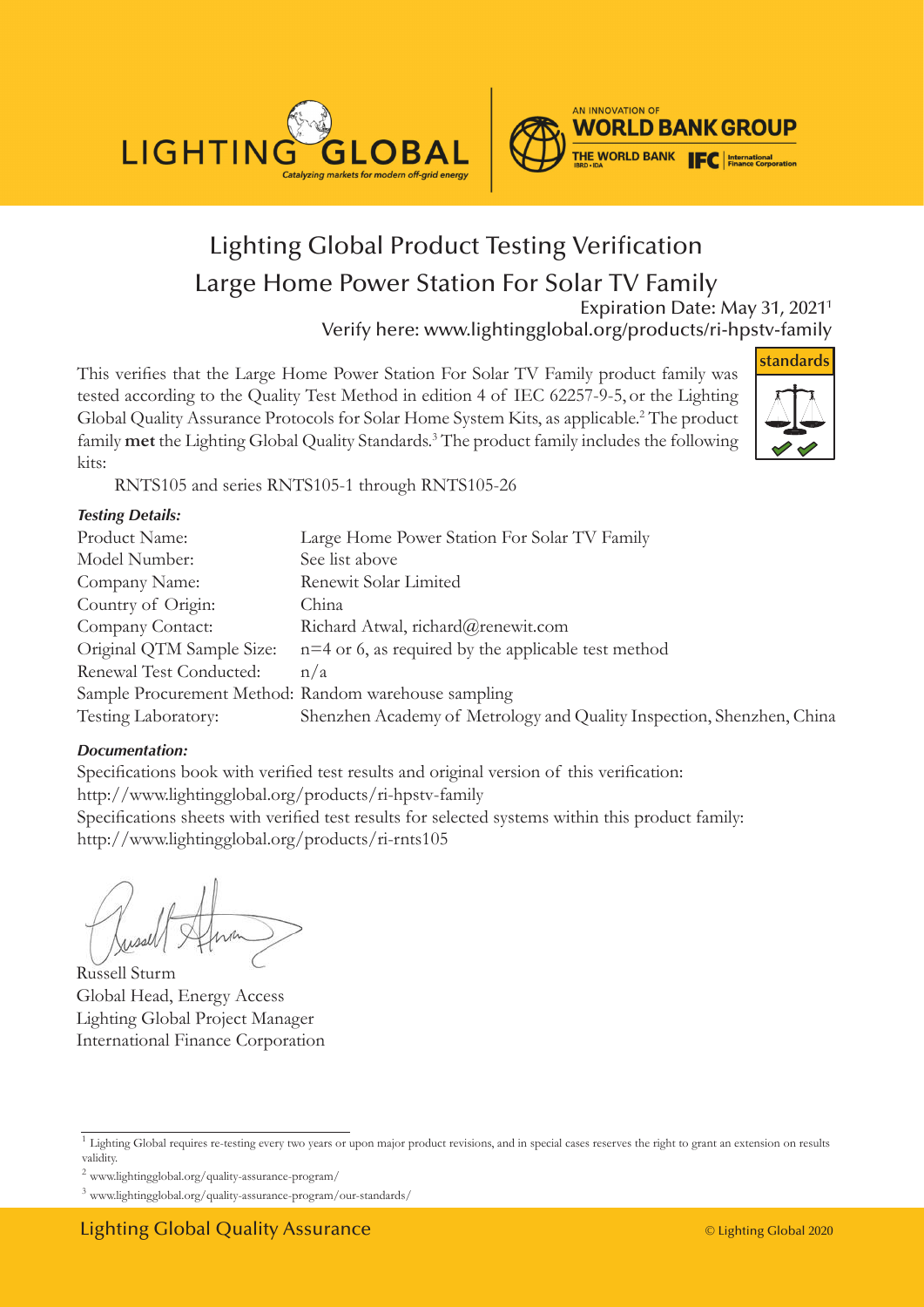# Type Approval Large Home Power Station For Solar TV Family

#### Verify here: www.lightingglobal.org/products/ri-hpstv-family

| Category                           | <b>Quality Standard</b>                                                                                                                                                                                                                                                                                                                                                                                                                                                                                                                                  | Verdict |
|------------------------------------|----------------------------------------------------------------------------------------------------------------------------------------------------------------------------------------------------------------------------------------------------------------------------------------------------------------------------------------------------------------------------------------------------------------------------------------------------------------------------------------------------------------------------------------------------------|---------|
| Truth In Advertising               | Manufacturer, Product Name and Model Number accurately<br>specified                                                                                                                                                                                                                                                                                                                                                                                                                                                                                      | Pass    |
|                                    | Performance and Component Ratings accurately specified. Any<br>description of the product that appears on the packaging, inside<br>the package and in any media shall be truthful and accurate. No<br>statements shall mislead buyers or end users about the utility of<br>the product. Numeric ratings must deviate no more than 15%<br>from actual performance (note that it is acceptable for actual<br>performance to exceed advertised performance).                                                                                                | Pass    |
|                                    | Port voltage and current specifications, if provided, are accurate.<br>Included appliances function when connected to ports. Power<br>output of ports is sufficient to power appliances that are<br>advertised but not included. Ports that are intended for a function<br>other than providing power, such as data ports, are not required to<br>meet this standard.                                                                                                                                                                                    | Pass    |
| Lumen Maintenance                  | SHS Kits: Average relative light output $\geq 90\%$ of initial light<br>output at 2,000 hours with only one sample allowed to fall below<br>85% OR All 4 samples maintain $\geq$ 95% of initial light output at<br>$1,000$ hours<br>Pico Kits: Average relative light output $\geq 85\%$ of initial light<br>output at 2,000 hours with only one sample allowed to fall below<br>75% OR All 6 samples maintain $\geq$ 95% of initial light output at<br>$1,000$ hours                                                                                    | Pass    |
| Circuit and Overload<br>Protection | Products include a current limiting mechanism to prevent<br>irreversible damage to the system. The mechanism is easily<br>resettable or replaceable by the user, or automatically resets. If<br>replaceable fuses are used for circuit protection, sizes are labeled<br>on the product and listed in the user manual, and, if fuses are<br>replaceable by the user, at least one spare fuse is included with<br>the product. Included appliances are not required to meet this<br>standard unless they have ports that are intended to provide<br>power. | Pass    |
| <b>AC-DC Charger Safety</b>        | Any included AC-DC charger carries approval from a recognized<br>consumer electronics safety regulator                                                                                                                                                                                                                                                                                                                                                                                                                                                   | n/a     |
| Wiring and Connector<br>Safety     | SHS Kits: Wires, cables and connectors are appropriately sized for<br>the expected current and voltage.                                                                                                                                                                                                                                                                                                                                                                                                                                                  | Pass    |
| Hazardous<br>Substances Ban        | No battery contains cadmium or mercury at levels greater than<br>trace amounts                                                                                                                                                                                                                                                                                                                                                                                                                                                                           | Pass    |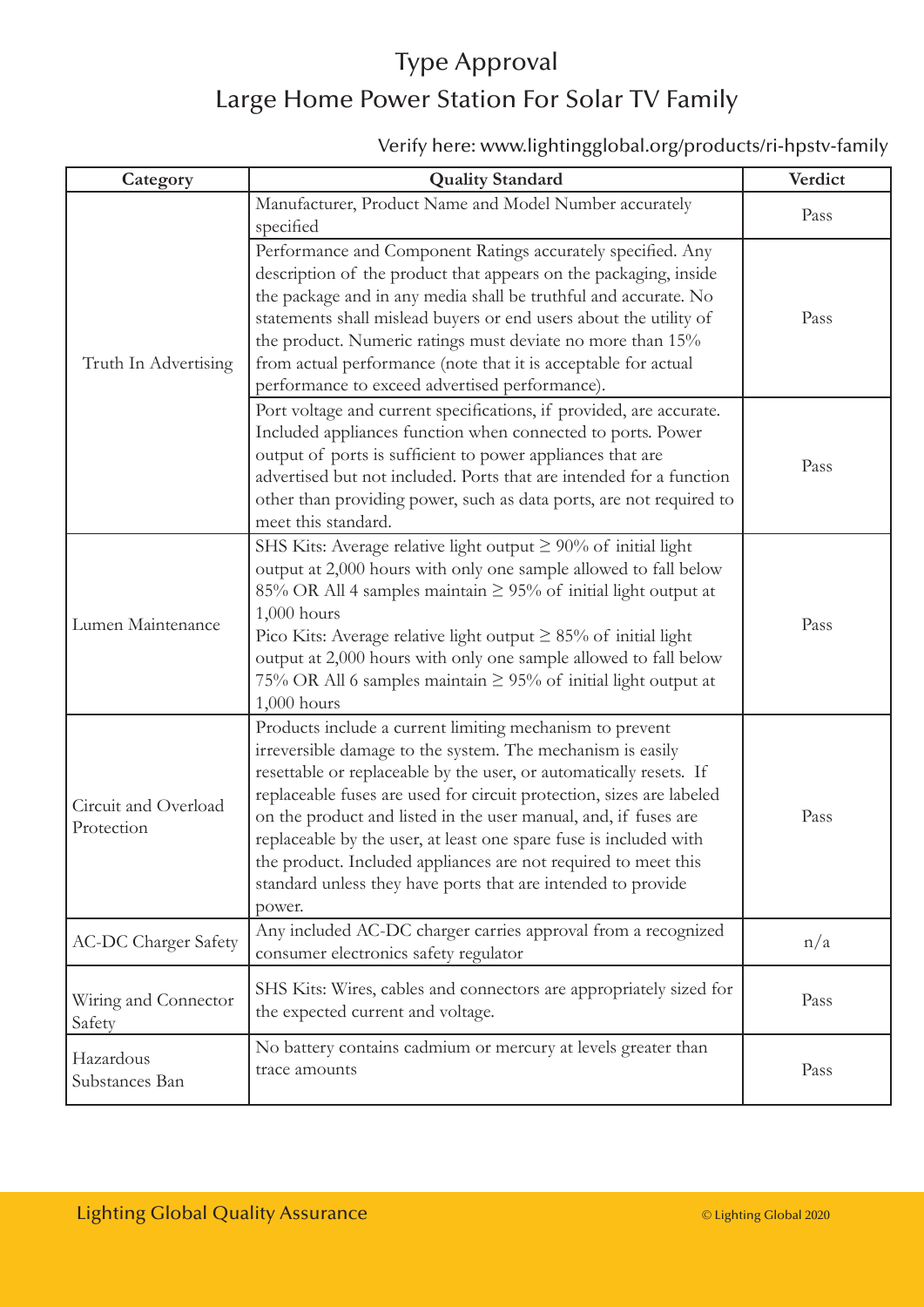## Type Approval Continued Large Home Power Station For Solar TV Family

#### Verify here: www.lightingglobal.org/products/ri-hpstv-family

| Category                                    | <b>Quality Standard</b>                                                                                                                                                                                                                                                                                                                                                                                                                                          | Verdict |
|---------------------------------------------|------------------------------------------------------------------------------------------------------------------------------------------------------------------------------------------------------------------------------------------------------------------------------------------------------------------------------------------------------------------------------------------------------------------------------------------------------------------|---------|
| <b>Battery Protection</b>                   | Protected by an appropriate charge controller that prolongs<br>battery life and protects the safety of the user.<br>All samples meet the requirements outlined in Lighting Global<br>Quality Standards.<br>Lithium batteries must carry IEC 62281, IEC 62133-2, UL 1642<br>or UN 38.3 certification and have overcharge protection for<br>individual cells or sets of parallel-connected cells. Batteries of<br>included appliances must also meet this standard | Pass    |
| <b>Battery Durability</b>                   | The average capacity loss of all samples does not exceed 25%<br>and only one sample may have a capacity loss greater than 35%<br>following the battery durability storage test as defined in IEC/TS<br>62257-9-5 Annex BB                                                                                                                                                                                                                                        | Pass    |
| PV Overvoltage<br>Protection                | If the battery is disconnected or isolated, the system is not<br>damaged and the load terminals maintain a voltage that is safe for<br>their intended uses.                                                                                                                                                                                                                                                                                                      | Pass    |
| Miswiring Protection                        | The user interface is designed to minimize the likelihood<br>of making improper connections. If improper or reversed<br>connections can easily be made, they cause no damage to the<br>system or harm to the user.                                                                                                                                                                                                                                               | Pass    |
| Physical Ingress<br>Protection              | IP2X for all products, IP3X (or $2X +$ circuit protection) for PV<br>modules, IP5X for fixed outdoor products.                                                                                                                                                                                                                                                                                                                                                   | Pass    |
| Water Ingress<br>Protection                 | Degree of protection required is based on product type:<br>Fixed separate (indoor): No protection required<br>Portable separate: Occasional exposure to rain<br>Portable integrated: Frequent exposure to rain<br>Fixed integrated (outdoor): Permanent outdoor exposure<br>PV modules: Outdoor rooftop installation                                                                                                                                             | Pass    |
| Drop Test                                   | Fixed separate (indoor): No requirement<br>All other products: All samples are functional after drop test; none<br>result in dangerous failures.                                                                                                                                                                                                                                                                                                                 | Pass    |
| Soldering and<br>Electronics<br>Workmanship | Pass soldering and electronics inspection; The system and any<br>included appliances are rated "Good" or Fair" for workmanship<br>quality as defined in Annex F of IEC/TS 62257-9-5. At most, one<br>sample may fail to function when initially evaluated.                                                                                                                                                                                                       | Pass    |
| Mechanical Durability                       | 5 out of 6 samples for Pico kits and all 4 samples for SHS Kits<br>and all included appliances are functional after Switch, Connector,<br>Gooseneck and Strain Relief tests; none result in dangerous<br>failures                                                                                                                                                                                                                                                | Pass    |
| Cable Specifications                        | SHS: Any outdoor cable must be outdoor-rated and UV resistant                                                                                                                                                                                                                                                                                                                                                                                                    | Pass    |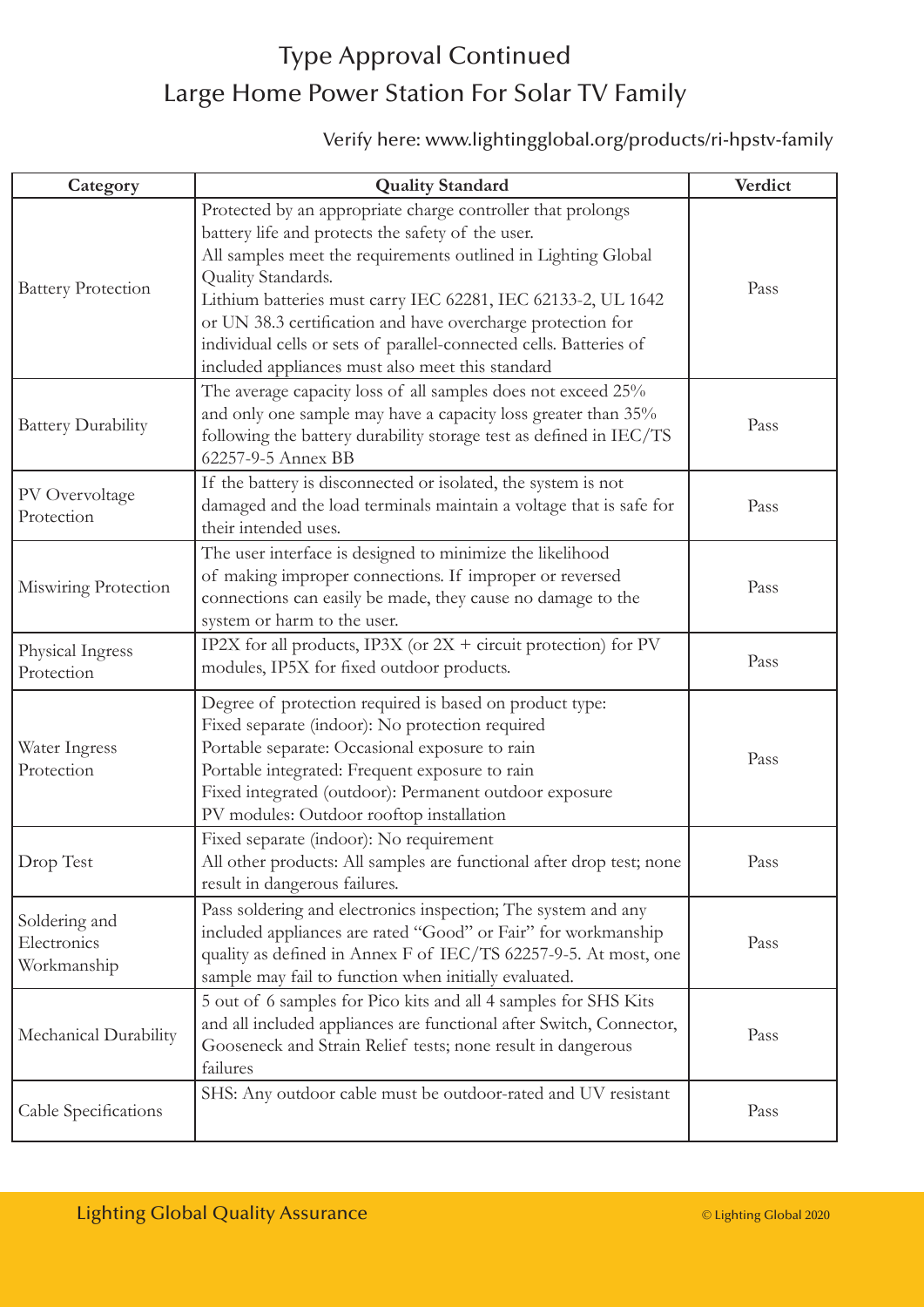# Type Approval Continued Large Home Power Station For Solar TV Family

#### Verify here: www.lightingglobal.org/products/ri-hpstv-family

| Category                                      | <b>Quality Standard</b>                                                                                                                                                                                                                                                                                                                                                                                                                                                                  | Verdict |
|-----------------------------------------------|------------------------------------------------------------------------------------------------------------------------------------------------------------------------------------------------------------------------------------------------------------------------------------------------------------------------------------------------------------------------------------------------------------------------------------------------------------------------------------------|---------|
| User Manual                                   | SHS: User manual must present instructions for installation,<br>use, and troubleshooting of the system. Installation instructions<br>must include appropriate placement and installation of the PV<br>module. Basic electrical safety and system maintenance must also<br>be covered. Installation and operation instructions should be<br>presented using language and graphics that can be understood by<br>the typical consumer.                                                      | Pass    |
| Component<br>Specification and<br>Replacement | SHS: Consumer information must provide at least one of the<br>following options:<br>1) specifications for components that may require replacement<br>(fuses, lights, PV, batteries) and instructions for replacement, OR<br>2) directions as to how the consumer can get components,<br>including the battery, replaced at service centers, both during and<br>post warranty, OR<br>3) a clear consumer-facing statement that the batteries and other<br>components are not replaceable. | Pass    |
| Minimum Warranty<br>Terms                     | Pico: Accurately specified and consumer-facing; minimum<br>coverage of at least one-year on manufacturering defects under<br>normal use, including the battery. Detailed requirements are<br>specified in the Lighting Global Quality Standards<br>SHS: Accurately specified and consumer-facing; minimum<br>coverage of at least two years for the system and one year for<br>included appliances.                                                                                      | Pass    |
| Performance Reporting                         | Pico: Light output and the corresponding solar run time are<br>reported on the product packaging for at least the brightest setting                                                                                                                                                                                                                                                                                                                                                      | Pass    |
|                                               | Pico: Impact of mobile phone charging on product performance<br>is qualitatively described on packaging                                                                                                                                                                                                                                                                                                                                                                                  | Pass    |
|                                               | SHS: PV Power must be accurately reported on the product<br>packaging.                                                                                                                                                                                                                                                                                                                                                                                                                   | Pass    |